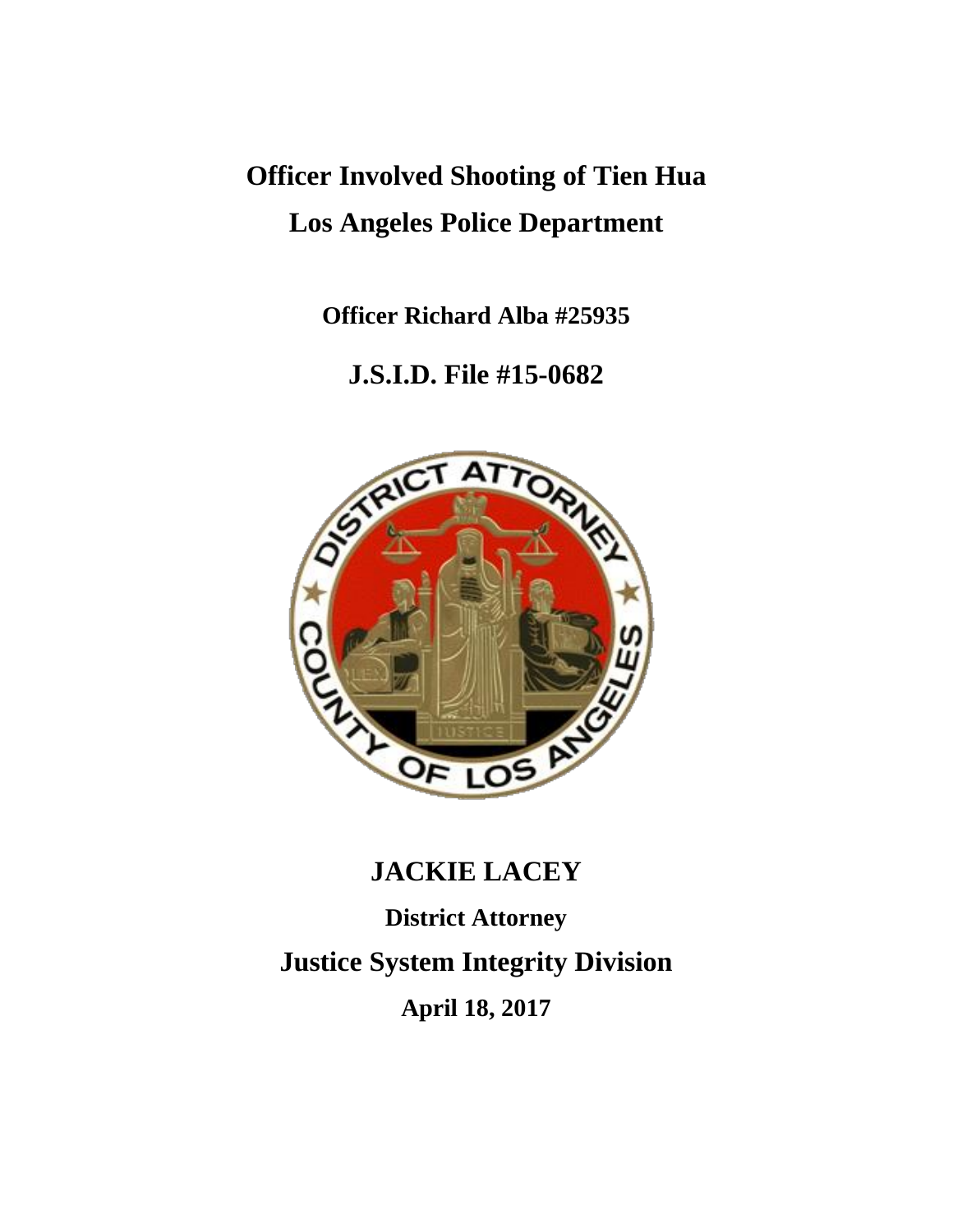### **MEMORANDUM**

| TO:             | <b>COMMANDER ROBERT A. LOPEZ</b><br>Los Angeles Police Department<br>Force Investigation Division<br>100 West First Street, Suite 431<br>Los Angeles, California 90012 |
|-----------------|------------------------------------------------------------------------------------------------------------------------------------------------------------------------|
| FROM:           | JUSTICE SYSTEM INTEGRITY DIVISION<br>Los Angeles County District Attorney's Office                                                                                     |
| <b>SUBJECT:</b> | <b>Officer Involved Shooting of Tien Hua</b><br>J.S.I.D. File #15-0682<br>$F.L.D.$ File $#F101-15$                                                                     |
| DATE:           | April 18, 2017                                                                                                                                                         |

The Justice System Integrity Division of the Los Angeles County District Attorney's Office has completed its review of the December 29, 2015, fatal shooting of Tien Hua by Los Angeles Police Department (LAPD) Officer Richard Alba. It is our conclusion that Officer Alba used reasonable force in self-defense, defense of others, and to apprehend a dangerous fleeing felon.

The District Attorney's Command Center was notified of this shooting on December 29, 2015, at approximately 11:26 p.m. The District Attorney Response Team responded to the location. They were given a briefing and walk-through of the scene by LAPD Lieutenant Jeffery Wenninger.

The following analysis is based on reports, recorded interviews, and photographs submitted to this office by the LAPD's Force Investigation Division. The departmentally compelled statement of Officer Alba was considered in this analysis.

#### **FACTUAL ANALYSIS**

On December 27, 2015, Tien Hua sent a Facebook message to his ex-girlfriend, Heather S , under an alias. He asked  $S$  and her current boyfriend, Henry Estrada, to meet him at an address in Hollywood. When S**ollar and Estrada arrived**, Hua exited his car and brandished a .40 caliber Glock pistol.  $S$  and Estrada tried to run away, and Hua responded by shooting and killing Estrada and then attempting to kidnap S , who managed to escape.

Once detectives identified Hua as the suspect in the murder of Estrada, a taskforce which included members of the LAPD and FBI started tracking him through his cellular phone. Members of the taskforce traced Hua to his parent's home at 3531 Strang Avenue in the City of Rosemead. On December 29, 2015, at 10:15 a.m., LAPD officers established surveillance of Hua's parents' home while search and arrest warrants were sought. At 2:25 p.m., LAPD officers, having obtained a *Ramey* warrant for Hua's arrest, attempted to serve that warrant by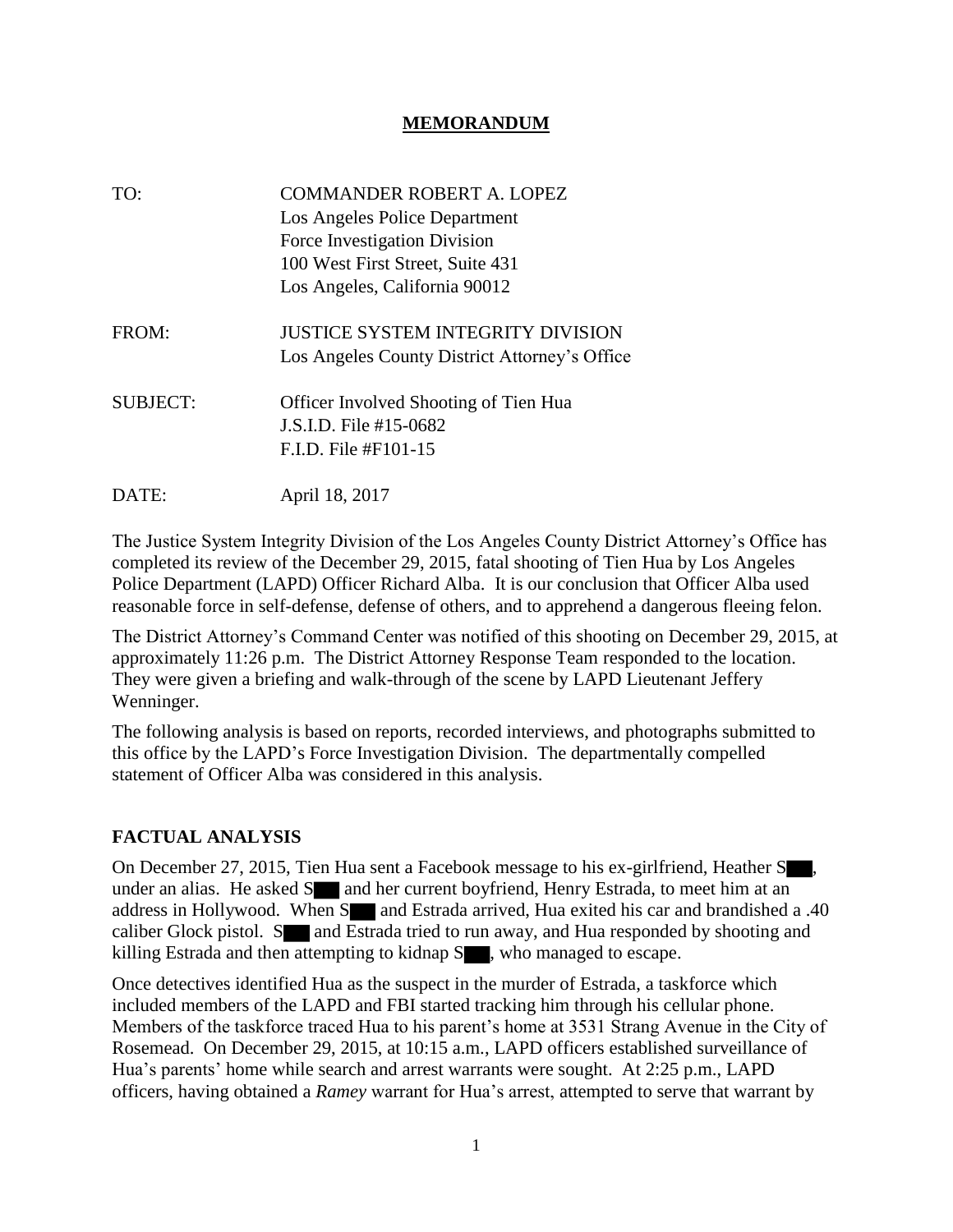calling for Hua to come out of his home using loudspeakers from police vehicles and a Los Angeles County Sheriff's Department helicopter. Although officers observed Hua looking out of the house through its windows, he did not respond to the orders to come outside.

At 3:00 p.m., an LAPD Special Weapons and Tactics (SWAT) unit was requested and dispatched to Hua's address. Several dozen officers responded to the call, including crisis negotiators and specially trained paramedics, as well as four armored vehicles. While the SWAT officers were responding, they were told of Hua's background via police radio and email messages. Specifically, all of the responding officers were told Hua was wanted for murder and kidnapping, the gun he used to commit those crimes had not been found, he had previously been arrested while armed, and he had previously been found in possession of an extended magazine which fit an AK-47 as well as shotgun rounds. Additionally, the officers were told that Hua was a "Black Dragons" gang member who was likely currently under the influence of methamphetamine.

The SWAT officers methodically relieved the LAPD detectives who had initially tried to serve the warrant and set up a perimeter around Hua's home. That home was situated on a narrow lot and surrounded on three sides by a six-foot-high wooden fence, forcing the officers to establish positions in the yards and driveways of adjacent homes. The officers were also confronted with blinds which covered all of the home's windows and a backyard which was filled with debris and three large sheds.

Once a perimeter was established, officers attempted to have Hua exit his home of his own volition. The officers used bullhorns to announce their presence and attempted to contact him on his cellular phone. Hua answered his phone one time, but hung up when the officer identified himself. He later responded via text message saying, "what do you want, why are you here?" An officer responded that the police were outside and he needed to come outside. There was no further communication with Hua.

Once the on scene commander determined that more attempts at communication were fruitless, officers began implementing a tactical plan to force Hua from his home. Over the next two hours, officers inserted different types of tear gas into the home, and searched the exterior of the home using trained canine units and a helicopter which was equipped with infrared sensors. The officers on the sides of the home also removed several sections of the wooded fence which surrounded the home in order to gain a better view onto the property.

Officers Enrique Anzaldo, Joseph Goosby, and Isaac Moreno were assigned to cover the south side of Hua's home. At 8:53 p.m., those officers saw Hua through one of these gaps in the fence. Moreno, who was closest to the fence, illuminated Hua with the flashlight which was mounted on his rifle and shouted, "Police – Put your hands up!" Hua, apparently startled by the new opening in the fence, momentarily paused before running westward, toward the rear of the home. All three officers believed that Hua was armed. Moreno described Hua "holding a black pointy object in his right hand [which] appeared to me to be a handgun" and said that he told officers Anzaldo and Goosby that Hua had a gun. $<sup>1</sup>$  Goosby and Anzaldo also described seeing a small,</sup> short barreled gun in Hua's right hand in the moment they saw him. Hua was visible to these officers for "less than a second" before his movements were obscured by the fence and the

 $\overline{\phantom{a}}$ <sup>1</sup> SWAT officers have explicitly defined roles when at a scene. Moreno was not authorized or expected to broadcast his observations over the radio to other officers; Anzaldo was assigned to handle that task.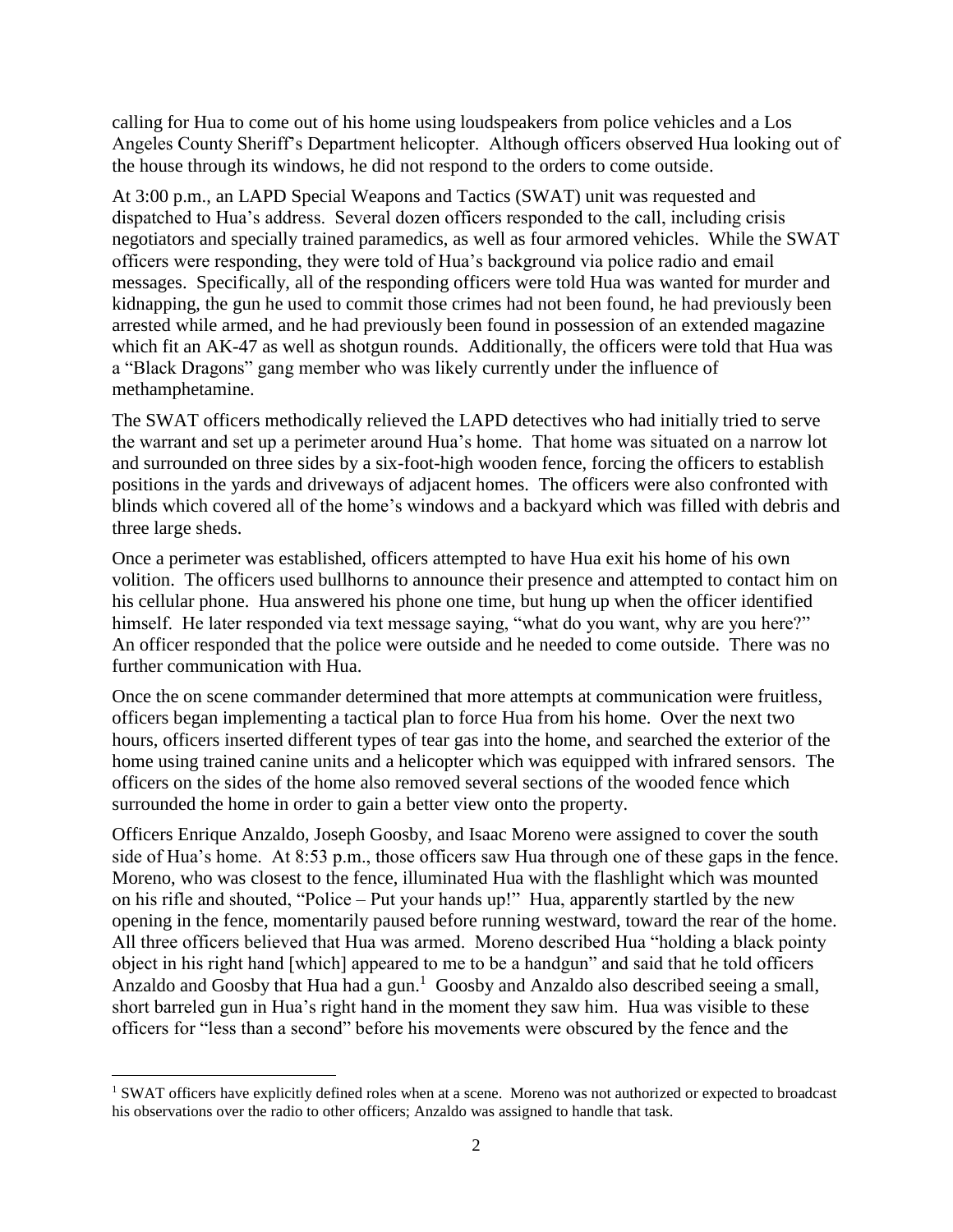officers did not follow Hua or observe where he went next. Anzaldo broadcast "we have contact" over the police radio.



*Figure 1- View from rear yard of the property south of Hua's home*

l

Officers Richard Alba and Gabriel Gaxiola were positioned to the rear of Hua's home in the backyard of the adjoining residence. At the outset of the tactical operation, the officers were standing on a ladder immediately adjacent to a six-foot-high fence which separates the properties; however, they had a very limited view of the target home from that position because of the large sheds in Hua's rear yard. Due to that limited view and the concern about their ability to react to a threat in Hua's backyard from the ladder, they moved about 20 yards back from the fence to give themselves a broader view of their area of responsibility and more time to react if necessary.

Several minutes after Alba and Gaxiola moved away from the fence line, Gaxiola heard someone moving around in the yard they were watching. A moment later, Anzaldo announced over the radio that he had "contact" with Hua. Approximately 10 seconds after that radio traffic, Gaxiola heard noise between two of the sheds in Hua's backyard and then saw Hua's head "pop up" over the top of the fence, next to the shed closest to him.<sup>2</sup> Gaxiola activated the light which was affixed to his rifle and saw Hua propel himself onto the roof of the shed. Gaxiola immediately ordered Hua to show his hands while moving to his right so that he could maintain his view of Hua. Alba also activated his light. As Hua was illuminated and standing on the shed, Gaxiola saw him holding a black object in his right hand which Gaxiola believed was a handgun. He was about to engage Hua when he heard Alba fire three gunshots in quick succession and saw Hua immediately fall to the ground. $3$ 

<sup>&</sup>lt;sup>2</sup> Gaxiola told investigators that he believed that Hua jumped on top of the shed which was positioned to the far north corner of the property. The location of Hua's body and the observations of other officers indicate that Hua jumped onto the roof of the middle shed.

<sup>3</sup> An unknown "pinging" sound can be heard on the recording of the radio traffic eight seconds after Anzaldo announces that they have contact with Hua. LAPD reports identify this noise as gunshots, although it is not obvious from the recording itself that they are, in fact, the reports of Alba's shots.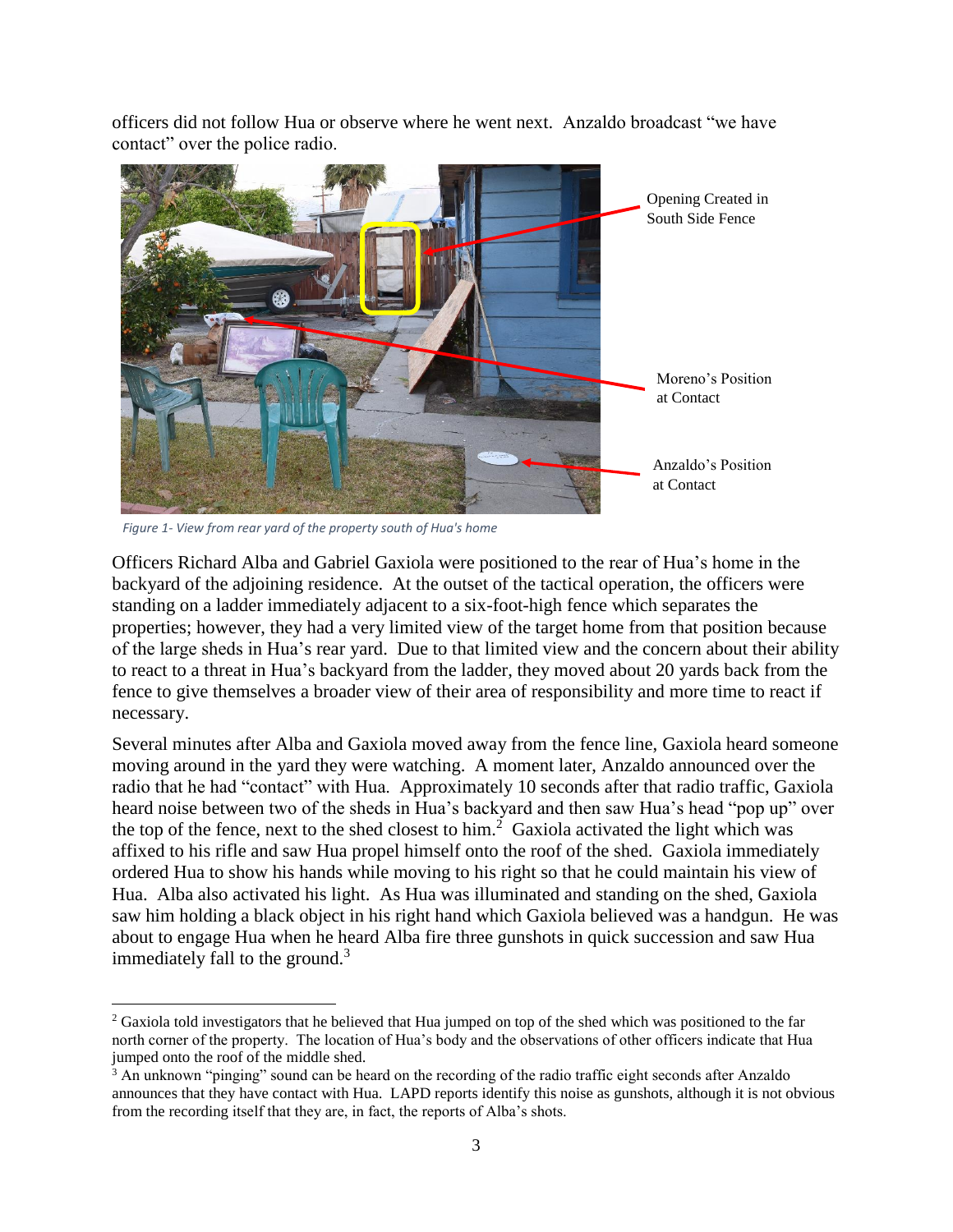Officers Jennifer Grasso, James Brown, and Bruce Adam all saw Hua jump on the roof of the shed as well. Adam believed that Hua was armed with a handgun and was shouldering his rifle to engage Hua when Hua was shot; Brown saw Hua move as if he had something in his hand but was not in a position to engage him; and Grasso was unable to see Hua's hands when he jumped onto the shed.



*Figure 2 - View from rear yard of property west of Hua's home*

Immediately after the shooting, Alba moved back to the ladder which was still positioned by the fence to the rear of Hua's home, climbed it, and alerted the officers over the radio that Hua was down and that he could see Hua's hands.



*Figure 3 - Butane lighter located next to Hua after shooting*

Moreno and two other officers entered the rear yard of Hua's home and found him mortally wounded on the ground between two sheds. Moreno and Officer David Kortege were unable to get to Hua because of the narrow opening between the two sheds, so they started pulling debris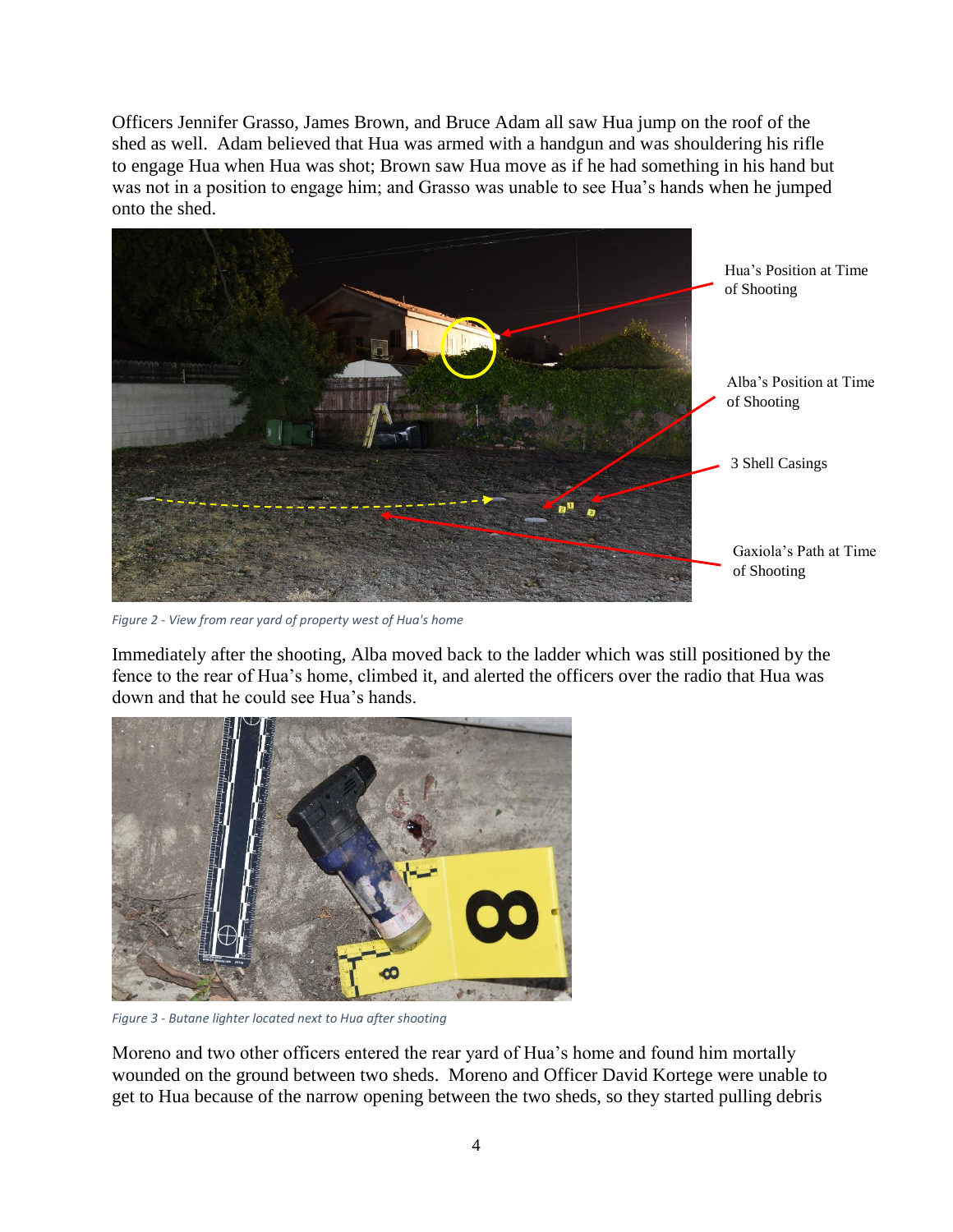out of their way to gain access. When they pulled on a piece of metal debris, Hua's body and a black butane lighter came along with it. Moreno believed the lighter was a small handgun until he grabbed it to move it away from Hua.

Hua's death was pronounced at the scene. Dr. Pedro Ortiz-Colon conducted an autopsy and determined that Hua was struck one time by a bullet which passed through the left side of his neck, traveled left to right, back to front, and upwards, and was rapidly fatal. Hua's blood was tested as part of the autopsy, and he was found to have high levels of methamphetamine in his system when he was killed.

## Alba's Statement

Alba provided a statement to investigators after the shooting. The statement was compelled. $4$ 



# **LEGAL ANALYSIS**

California law permits any person to use deadly force in self-defense or in the defense of others, and, if someone dies as a result, this is a "lawful excuse" which precludes a conviction for murder. Penal Code sections 197, 198; CALCRIM No. 505. This defense is available if the killer actually and reasonably believed that he or others were in imminent danger of great bodily injury or death. Penal Code § 197; CALCRIM No. 505; *See also* People v. Randle (2005) 35 Cal.4th 987, 994 (overruled on another ground in People v. Chun (2009) 45 Cal.4th 1172, 1201); People v. Humphrey (1996) 13 Cal.4th 1073, 1082. In protecting himself or another, a person may use all the force which he believes reasonably necessary and which would appear to a reasonable person, in the same or similar circumstances, to be necessary to prevent the injury which appears to be imminent. CALCRIM No. 3470. Actual danger is not necessary to justify

 $\overline{a}$ <sup>4</sup> Alba was interviewed on the morning of December 30, 2015. The LAPD orders officers who are involved in an officer involved shooting incident to submit to questioning concerning the performance of their official duties, and ordered Alba to do so in the present case. Alba, like any individual, possesses a right under the Fifth Amendment of the United States Constitution to be free from being compelled to give testimony against himself. Uniformed Sanitation v. City of New York (1968) 392 U.S. 280*,* 284-285*.* Because the LAPD ordered him to answer questions which might expose him to criminal liability, Alba's participation in the interview was compelled. The effect of this legal compulsion is that neither Alba's statements nor any material derived from them may be used against him in a criminal proceeding. Garrity v. New Jersey (1967) 385 U.S. 493, 496-497; Spielbauer v. County of Santa Clara (2009) 45 Cal.  $4<sup>th</sup> 704$ , 715. Further, because these compelled statements are part of Alba's police personnel file, the statements are confidential and may not be disclosed absent an evidentiary showing and court order. Penal Code section 832.7.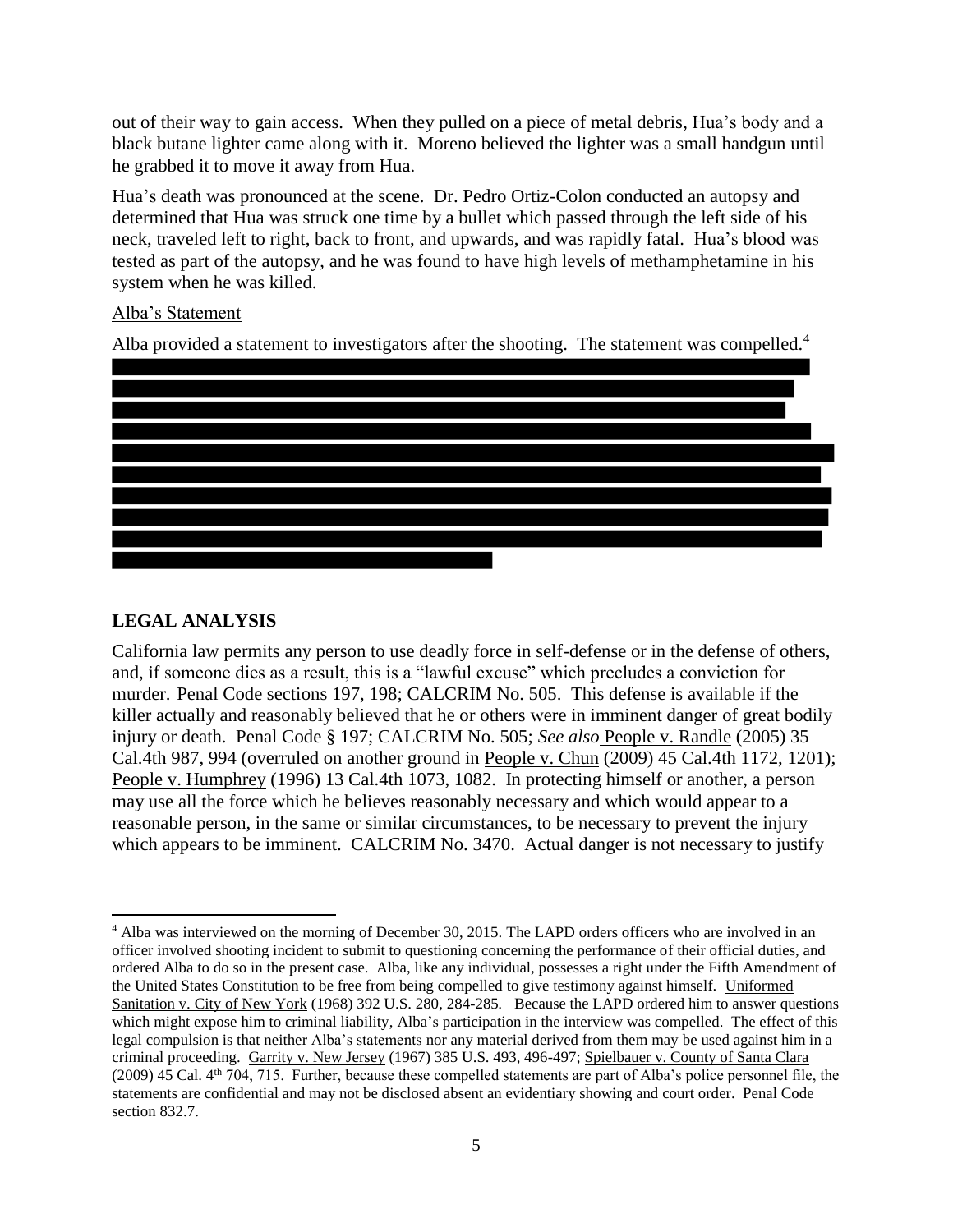the use of deadly force in self-defense; if the person's beliefs were reasonable, the danger does not need to have actually existed. CALCRIM No. 3470.

A killing by a law enforcement officer is lawful if it was: (1) committed while performing a legal duty; (2) the killing was necessary to accomplish that duty; and (3) the officer had probable cause to believe that (a) the decedent posed a threat of serious physical harm to the officer or others, or (b) that the decedent had committed a forcible and atrocious crime. CALCRIM No. 507, Penal Code section 196. A forcible and atrocious crime is one which threatens death or serious bodily harm. Kortum v. Alkire (1977) 69 Cal.App.3d 325, 333. An officer has "probable cause" in this context when he knows facts which would "persuade someone of reasonable caution that the other person is going to cause serious physical harm to another." CALCRIM No. 507. When acting under Penal Code section 196, the officer may use only so much force as a reasonable person would find necessary under the circumstances. People v. Mehserle (2012) 206 Cal.App.4th 1125, 1147. And he may only resort to deadly force when the resistance of the person being taken into custody "appears to the officer likely to inflict great bodily injury on himself or those acting with him." Id. at 1146; *quoting* People v. Bond (1910) 13 Cal.App. 175, 189-190. The prosecution has the burden of proving beyond a reasonable doubt that a killing was not justified. CALCRIM Nos. 505, 507.

In this instance, Alba was tasked with assisting in the execution of an arrest warrant for a man who was wanted for murder and attempted kidnapping, believed to be armed, under the influence of methamphetamine, and who had been previously arrested with various weapons. During the attempted execution of that warrant, Hua defied officers and was unresponsive to hours of attempts to coax him to leave his home. Instead of making any attempts to cooperate with the lawful orders of the officers arrayed around his home, Hua equipped himself with an object which was easily mistaken for a handgun, and climbed onto the roof of a shed in the face of a SWAT team which he had been repeatedly warned was surrounding his house.

When Hua jumped onto the top of the shed with an object in his hand, the only reasonable inference from his actions is that he was trying to escape and that he was willing to use force in that attempt. Alba reasonably believed that Hua was armed with a gun and was justified in using deadly force to stop the apparent threat in self-defense.

Even if Hua had not progressed to the point where he presented an imminent threat to anyone's life at the moment he was shot, Alba did not need to wait until another person was actively in harm's way. Hua's passive and active resistance in the face of a lawful order, coupled with his extremely violent and unpredictable behavior, is precisely the situation for which Penal Code section 196 was drafted. Specifically, Hua was wanted for murder and attempted kidnapping which are "atrocious" crimes. All of the information the officers had, including that he was armed and his refusal to cooperate with the officers, made it clear that Hua was an imminent threat to the community. Finally, when he ultimately presented himself to the officers, he was attempting to escape while holding an object that was reasonably identified as a weapon under the circumstances. Based on the entire situation, a reasonable person in the officer's position would believe it was necessary to use deadly force to apprehend Hua.